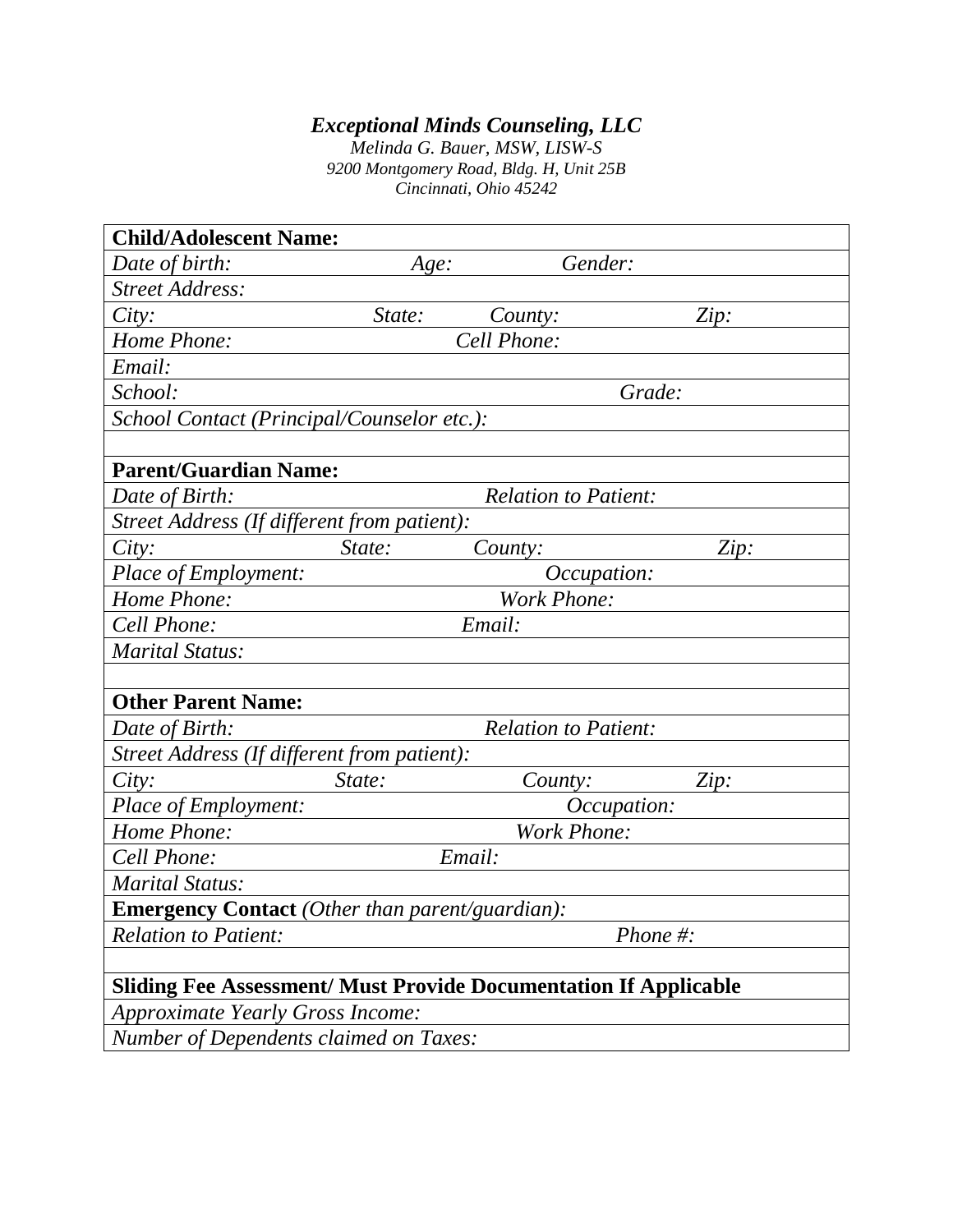### **INTAKE INFORMATION Child/Adolescent Form**

| <b>Patient Name:</b>                 | DOB | Date: |
|--------------------------------------|-----|-------|
| $Person(s)$ who completed this form: |     |       |

#### *Who does the child/adolescent currently live with?*

| Name | <b>Relation to Patient</b> | Age/DOB |
|------|----------------------------|---------|
|      |                            |         |
|      |                            |         |
|      |                            |         |
|      |                            |         |
|      |                            |         |
|      |                            |         |
|      |                            |         |
|      |                            |         |
|      |                            |         |

#### *If different from above, please list family members currently not living with the child/adolescent (include parents, stepparents, siblings (step and ½ siblings).*

| Name | <b>Relation to Patient</b> | Age/DOB |
|------|----------------------------|---------|
|      |                            |         |
|      |                            |         |
|      |                            |         |
|      |                            |         |
|      |                            |         |
|      |                            |         |
|      |                            |         |
|      |                            |         |
|      |                            |         |

#### *Current marital status and marriage history of both parents*

| <b>Names</b> | When married/how long | Divorced/Separated/Together |
|--------------|-----------------------|-----------------------------|
|              |                       |                             |
|              |                       |                             |
|              |                       |                             |
|              |                       |                             |
|              |                       |                             |
|              |                       |                             |
|              |                       |                             |
|              |                       |                             |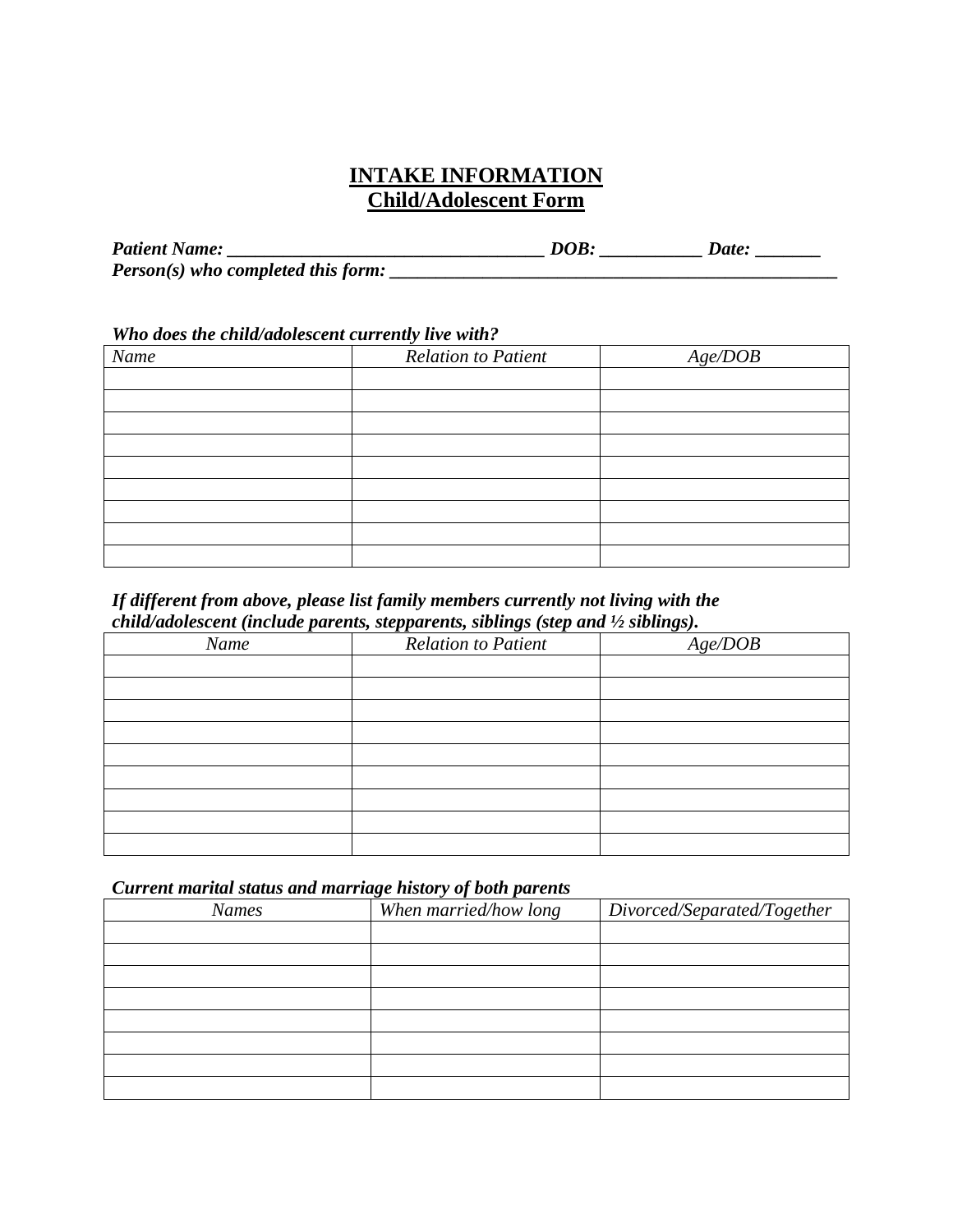**Past Treatment History (Including Drug/Alcohol Treatment): (***Please check the boxes below* 

*that apply to the child/adolescent's history and then fill in the chart)*

| Occupational Therapy       | Outpatient counseling           | <b>Inpatient Hospitalization</b> |
|----------------------------|---------------------------------|----------------------------------|
| Psychological Testing      | <b>Partial Hospital Program</b> | <b>Residential Treatment</b>     |
| $_P$ Sychiatric Medication | Support/Counseling Group        | Drug/Alcohol Treatment           |

| <b>Health Provider or</b> | Dates of  | <b>Reason for Treatment or Admission</b> |
|---------------------------|-----------|------------------------------------------|
| Name of Hospital/Program  | Treatment |                                          |
|                           |           |                                          |
|                           |           |                                          |
|                           |           |                                          |
|                           |           |                                          |
|                           |           |                                          |

**Family Mental Health History:** *Please check yes next to the boxes below if the patient or any family member (including aunts, uncles, grandparents, etc.) have had difficulties with any of the following issues or conditions.*

|                                  | Yes |  | No Maybe? What family member (s)/Give details |
|----------------------------------|-----|--|-----------------------------------------------|
| Depression                       |     |  |                                               |
| <b>Anxiety Disorder</b>          |     |  |                                               |
| <b>Bipolar Disorder</b>          |     |  |                                               |
| Schizophrenia                    |     |  |                                               |
| Hallucinations/Delusions         |     |  |                                               |
| Obsessive Compulsive             |     |  |                                               |
| <b>Disorder</b>                  |     |  |                                               |
| <b>ADHD</b>                      |     |  |                                               |
| <b>Autism Spectrum/Aspergers</b> |     |  |                                               |
| <b>Intellectual or Learning</b>  |     |  |                                               |
| Disability                       |     |  |                                               |
| <b>Eating Disorder</b>           |     |  |                                               |
| Trauma experience                |     |  |                                               |
| Physical and/or Sexual           |     |  |                                               |
| Abuse (victim or                 |     |  |                                               |
| <i>perpetrator</i> )             |     |  |                                               |
| Alcohol/Drug Abuse or            |     |  |                                               |
| <b>Addiction</b>                 |     |  |                                               |
| In trouble with the law          |     |  |                                               |
| (arrested, probation, jail)      |     |  |                                               |
| Suicide/Suicide Attempts         |     |  |                                               |
| Psychiatric Hospitalization      |     |  |                                               |
| Other:                           |     |  |                                               |
| Please use the space to the      |     |  |                                               |
| Right to add more details        |     |  |                                               |
| If needed.                       |     |  |                                               |
|                                  |     |  |                                               |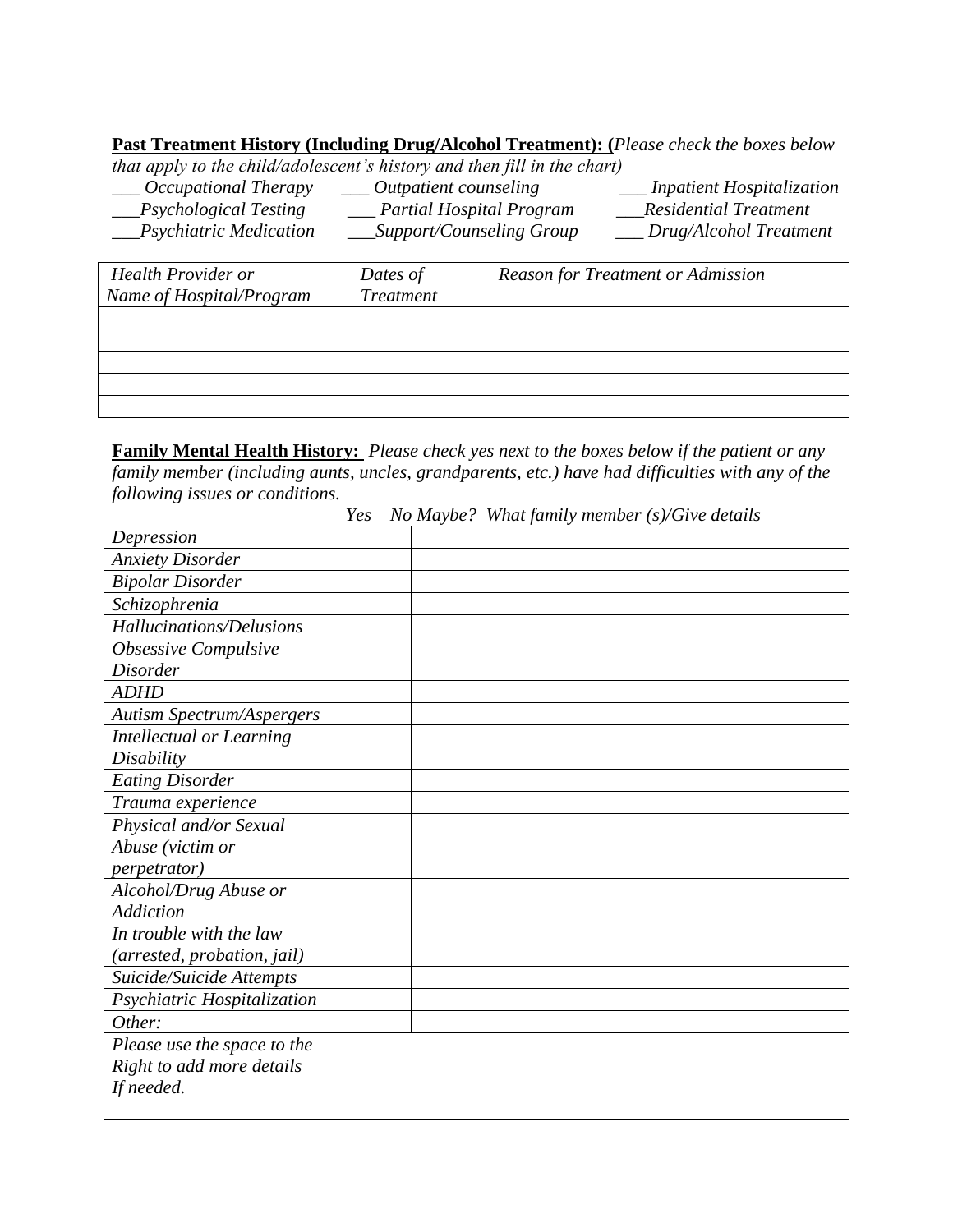#### **Developmental History:** (*Put N/A if unknown)*

*Prenatal care*: *\_\_\_\_\_Normal \_\_\_\_Mother smoked \_\_\_\_Mother used Drugs or Alcohol (please describe below) \_\_\_\_\_\_Pregnancy complications (please describe) \_\_\_\_Unknown.*

*\_\_\_\_\_\_\_\_\_\_\_\_\_\_\_\_\_\_\_\_\_\_\_\_\_\_\_\_\_\_\_\_\_\_\_\_\_\_\_\_\_\_\_\_\_\_\_\_\_\_\_\_\_\_\_\_\_\_\_\_\_\_\_\_\_\_\_\_\_\_\_\_\_\_\_\_\_\_*

*\_\_\_\_\_\_\_\_\_\_\_\_\_\_\_\_\_\_\_\_\_\_\_\_\_\_\_\_\_\_\_\_\_\_\_\_\_\_\_\_\_\_\_\_\_\_\_\_\_\_\_\_\_\_\_\_\_\_\_\_\_\_\_\_\_\_\_\_\_\_\_\_\_\_\_\_\_\_*

*Birth: Normal Vaginal Delivery Complications (Please explain below)* 

*\_\_\_\_\_\_\_\_\_\_\_\_\_\_\_\_\_\_\_\_\_\_\_\_\_\_\_\_\_\_\_\_\_\_\_\_\_\_\_\_\_\_\_\_\_\_\_\_\_\_\_\_\_\_\_\_\_\_\_\_\_\_\_\_\_\_\_\_\_\_\_\_\_\_\_\_\_\_*

*\_\_\_\_\_\_\_\_\_\_\_\_\_\_\_\_\_\_\_\_\_\_\_\_\_\_\_\_\_\_\_\_\_\_\_\_\_\_\_\_\_\_\_\_\_\_\_\_\_\_\_\_\_\_\_\_\_\_\_\_\_\_\_\_\_\_\_\_\_\_\_\_\_\_\_\_\_\_ Infancy: (please check all boxes that apply) \_\_\_\_\_Happy baby \_\_\_Poor sleeper \_\_\_\_Colicky \_\_\_\_Trouble gaining weight \_\_\_Milk/Formula/Food allergies \_\_\_Other (please use space below to expand on any of the check marked items)*

*\_\_\_\_\_\_\_\_\_\_\_\_\_\_\_\_\_\_\_\_\_\_\_\_\_\_\_\_\_\_\_\_\_\_\_\_\_\_\_\_\_\_\_\_\_\_\_\_\_\_\_\_\_\_\_\_\_\_\_\_\_\_\_\_\_\_\_\_\_\_\_\_\_\_\_\_\_\_*

*\_\_\_\_\_\_\_\_\_\_\_\_\_\_\_\_\_\_\_\_\_\_\_\_\_\_\_\_\_\_\_\_\_\_\_\_\_\_\_\_\_\_\_\_\_\_\_\_\_\_\_\_\_\_\_\_\_\_\_\_\_\_\_\_\_\_\_\_\_\_\_\_\_\_\_\_\_\_ Developmental Milestones: Age started walking \_\_\_\_\_\_\_\_\_ Any delays in gross or fine motor skills? \_\_\_\_\_\_ Age your child was potty trained during the daytime \_\_\_\_\_\_ Any Language or speech problems? \_\_\_\_\_\_\_* 

*\_\_\_\_\_\_\_\_\_\_\_\_\_\_\_\_\_\_\_\_\_\_\_\_\_\_\_\_\_\_\_\_\_\_\_\_\_\_\_\_\_\_\_\_\_\_\_\_\_\_\_\_\_\_\_\_\_\_\_\_\_\_\_\_\_\_\_\_\_\_\_\_\_\_\_\_\_\_ \_\_\_\_\_\_\_\_\_\_\_\_\_\_\_\_\_\_\_\_\_\_\_\_\_\_\_\_\_\_\_\_\_\_\_\_\_\_\_\_\_\_\_\_\_\_\_\_\_\_\_\_\_\_\_\_\_\_\_\_\_\_\_\_\_\_\_\_\_\_\_\_\_\_\_\_\_\_*

**History of Physical, Sexual, or Emotional Abuse:** *(Please include age(s) the abuse occurred, what happened, who was involved, ever reported to police or children's protective services?)* 

\_\_\_\_\_\_\_\_\_\_\_\_\_\_\_\_\_\_\_\_\_\_\_\_\_\_\_\_\_\_\_\_\_\_\_\_\_\_\_\_\_\_\_\_\_\_\_\_\_\_\_\_\_\_\_\_\_\_\_\_\_\_\_\_\_\_\_\_\_\_\_\_\_\_\_\_\_\_ \_\_\_\_\_\_\_\_\_\_\_\_\_\_\_\_\_\_\_\_\_\_\_\_\_\_\_\_\_\_\_\_\_\_\_\_\_\_\_\_\_\_\_\_\_\_\_\_\_\_\_\_\_\_\_\_\_\_\_\_\_\_\_\_\_\_\_\_\_\_\_\_\_\_\_\_\_\_ \_\_\_\_\_\_\_\_\_\_\_\_\_\_\_\_\_\_\_\_\_\_\_\_\_\_\_\_\_\_\_\_\_\_\_\_\_\_\_\_\_\_\_\_\_\_\_\_\_\_\_\_\_\_\_\_\_\_\_\_\_\_\_\_\_\_\_\_\_\_\_\_\_\_\_\_\_\_ \_\_\_\_\_\_\_\_\_\_\_\_\_\_\_\_\_\_\_\_\_\_\_\_\_\_\_\_\_\_\_\_\_\_\_\_\_\_\_\_\_\_\_\_\_\_\_\_\_\_\_\_\_\_\_\_\_\_\_\_\_\_\_\_\_\_\_\_\_\_\_\_\_\_\_\_\_\_ \_\_\_\_\_\_\_\_\_\_\_\_\_\_\_\_\_\_\_\_\_\_\_\_\_\_\_\_\_\_\_\_\_\_\_\_\_\_\_\_\_\_\_\_\_\_\_\_\_\_\_\_\_\_\_\_\_\_\_\_\_\_\_\_\_\_\_\_\_\_\_\_\_\_\_\_\_\_

#### **Physical Health (Past and Current)**

*Note: I am not a Physician. For medical problems you need to seek help from your doctor. Sometimes physical illnesses can cause emotional difficulties, and emotional problems can aggravate physical problems. I have found it helpful to have you answer the following medical questions. Sometimes contact your primary care physician may be beneficial, but this would only happen with your signed authorization.*

# *Patient's current Primary Care Physician: \_\_\_\_\_\_\_\_\_\_\_\_\_\_\_\_\_\_\_\_\_\_\_\_\_\_\_\_\_\_\_\_\_\_\_\_\_\_\_\_*

|                       |      | Name         |     |  |
|-----------------------|------|--------------|-----|--|
| <b>Street Address</b> | City | <b>State</b> | Zip |  |

 *Phone Number Email Address*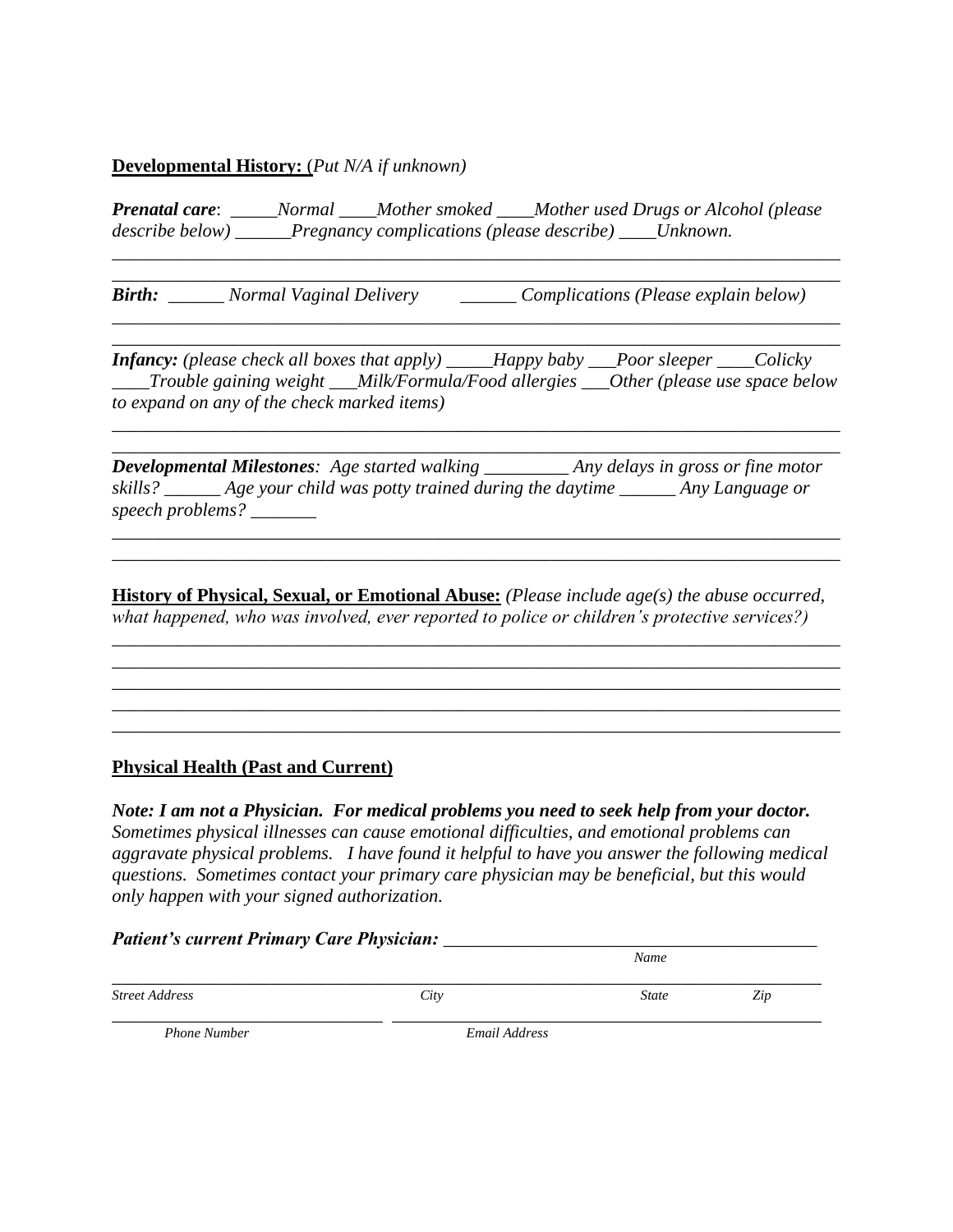#### *When was your child/adolescent last seen by a medical doctor, and for what reason?*

#### *Please check if your child or adolescent has ever had any of the following and then provide more details on the lines below:*

*\_\_\_\_\_\_\_\_\_\_\_\_\_\_\_\_\_\_\_\_\_\_\_\_\_\_\_\_\_\_\_\_\_\_\_\_\_\_\_\_\_\_\_\_\_\_\_\_\_\_\_\_\_\_\_\_\_\_\_\_\_\_\_\_\_\_\_\_\_\_\_\_\_\_\_\_\_\_ \_\_\_\_\_\_\_\_\_\_\_\_\_\_\_\_\_\_\_\_\_\_\_\_\_\_\_\_\_\_\_\_\_\_\_\_\_\_\_\_\_\_\_\_\_\_\_\_\_\_\_\_\_\_\_\_\_\_\_\_\_\_\_\_\_\_\_\_\_\_\_\_\_\_\_\_\_\_*

| High blood pressure<br>Low blood pressure | Heart Disease                 |
|-------------------------------------------|-------------------------------|
|                                           | <i>Arthritis</i>              |
| <b>Diabetes</b>                           | _Allergies                    |
| Asthma                                    | _____Sight Problems           |
| Cancer                                    | Hearing Loss                  |
| Sexually Transmitted Disease              | Headaches                     |
| Seizures                                  | ___Immune Deficiency Disorder |
| Thyroid Problems                          | $\_\_\_\_Head\,Injury$        |
| <b>Bowel/Stomach Disorders</b>            | Vitamin Deficiency            |
| Chronic Ear Infections/Tubes              | _______Other health problem   |
|                                           |                               |
|                                           |                               |
|                                           |                               |

*Has your child adolescent had a Gynecologist?* (*If yes, include name/phone #): \_\_\_\_\_\_\_\_\_\_\_\_* 

*\_\_\_\_\_\_\_\_\_\_\_\_\_\_\_\_\_\_\_\_\_\_\_\_\_\_\_\_\_\_\_\_\_\_\_\_\_\_\_\_\_\_\_\_\_\_\_\_\_\_\_\_\_\_\_\_\_\_\_\_\_\_\_\_\_\_\_\_\_\_\_\_\_\_\_\_\_\_*

*\_\_\_\_\_\_\_\_\_\_\_\_\_\_\_\_\_\_\_\_\_\_\_\_\_\_\_\_\_\_\_\_\_\_\_\_\_\_\_\_\_\_\_\_\_\_\_\_\_\_\_\_\_\_\_\_\_\_\_\_\_\_\_\_\_\_\_\_\_\_\_\_\_\_\_\_\_\_*

*\_\_\_\_\_\_\_\_\_\_\_\_\_\_\_\_\_\_\_\_\_\_\_\_\_\_\_\_\_\_\_\_\_\_\_\_\_\_\_\_\_\_\_\_\_\_\_\_\_\_\_\_\_\_\_\_\_\_\_\_\_\_\_\_\_\_\_\_\_\_\_\_\_\_\_\_\_\_*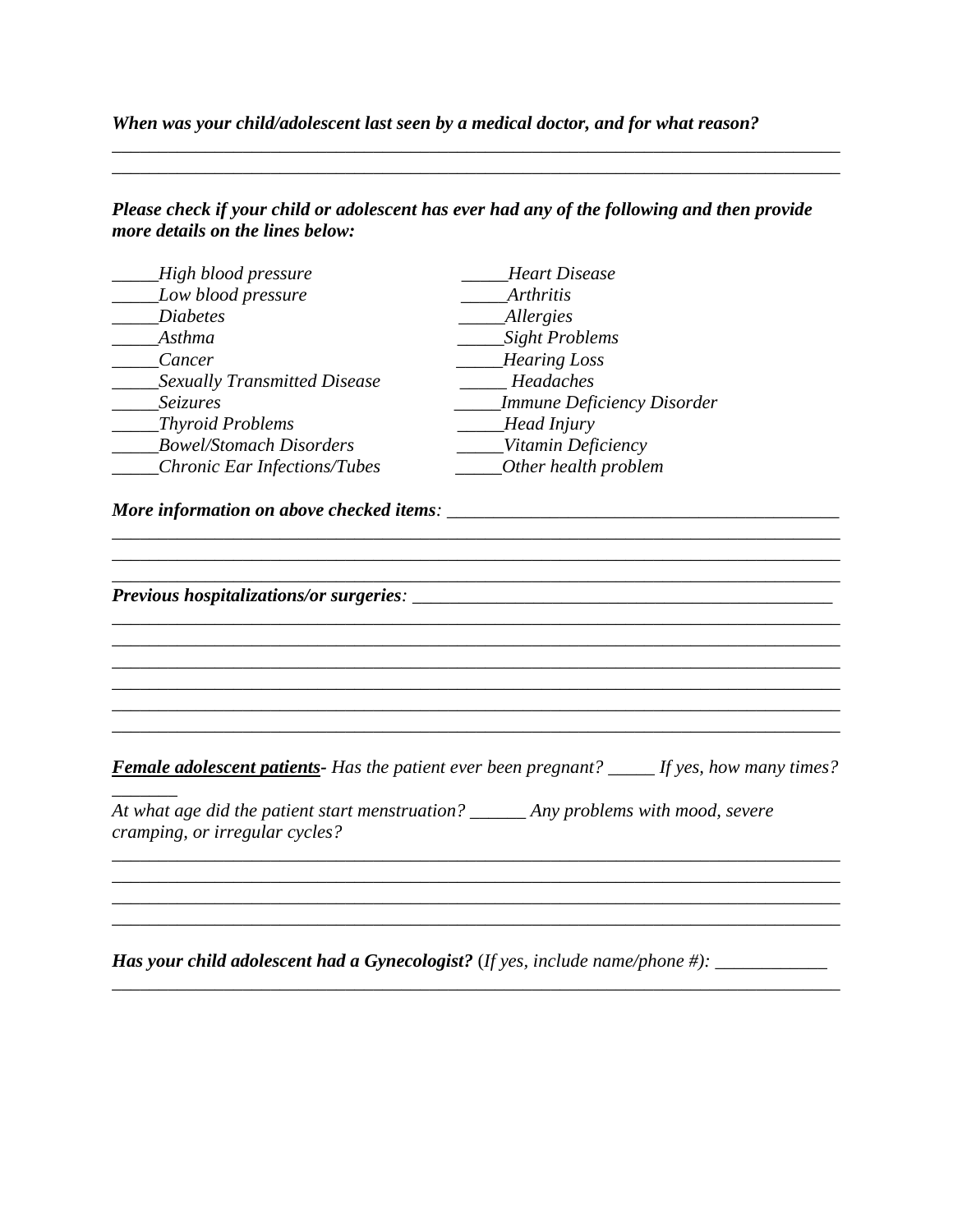#### **Medication/Drug Use History:**

#### *Please list below any current prescribed medications the patient or an immediate family member is currently taking.*

| Name of Medication | <b>Current Dosage</b> | How long? | Patient | <b>Family Member</b> |
|--------------------|-----------------------|-----------|---------|----------------------|
|                    |                       |           |         |                      |
|                    |                       |           |         |                      |
|                    |                       |           |         |                      |
|                    |                       |           |         |                      |
|                    |                       |           |         |                      |
|                    |                       |           |         |                      |
|                    |                       |           |         |                      |
|                    |                       |           |         |                      |

#### *Past Prescribed Psychiatric Medications of patient and/or immediate family:*

| Name of Medication | Dosage | When/How long? Patient | <b>Family Member</b> |
|--------------------|--------|------------------------|----------------------|
|                    |        |                        |                      |
|                    |        |                        |                      |
|                    |        |                        |                      |
|                    |        |                        |                      |
|                    |        |                        |                      |
|                    |        |                        |                      |
|                    |        |                        |                      |
|                    |        |                        |                      |
|                    |        |                        |                      |
|                    |        |                        |                      |
|                    |        |                        |                      |
|                    |        |                        |                      |

*Is your child/adolescent allergic to any medicines or ever have a bad reaction to any medicines?\_\_\_\_\_\_\_\_\_\_\_\_\_\_\_\_\_\_\_\_\_\_\_\_\_\_\_\_\_\_\_\_\_\_\_\_\_\_\_\_\_\_\_\_\_\_\_\_\_\_\_\_\_\_\_\_\_\_\_\_\_\_\_\_\_\_\_\_*

*\_\_\_\_\_\_\_\_\_\_\_\_\_\_\_\_\_\_\_\_\_\_\_\_\_\_\_\_\_\_\_\_\_\_\_\_\_\_\_\_\_\_\_\_\_\_\_\_\_\_\_\_\_\_\_\_\_\_\_\_\_\_\_\_\_\_\_\_\_\_\_\_\_\_\_\_\_\_ \_\_\_\_\_\_\_\_\_\_\_\_\_\_\_\_\_\_\_\_\_\_\_\_\_\_\_\_\_\_\_\_\_\_\_\_\_\_\_\_\_\_\_\_\_\_\_\_\_\_\_\_\_\_\_\_\_\_\_\_\_\_\_\_\_\_\_\_\_\_\_\_\_\_\_\_\_\_*

#### *Present and Past Illicit Drug Use of patient and/or immediate family member:*

| Name of Drug | How often/How much When | Patient | <b>Family Member</b> |
|--------------|-------------------------|---------|----------------------|
|              |                         |         |                      |
|              |                         |         |                      |
|              |                         |         |                      |
|              |                         |         |                      |
|              |                         |         |                      |
|              |                         |         |                      |
|              |                         |         |                      |
|              |                         |         |                      |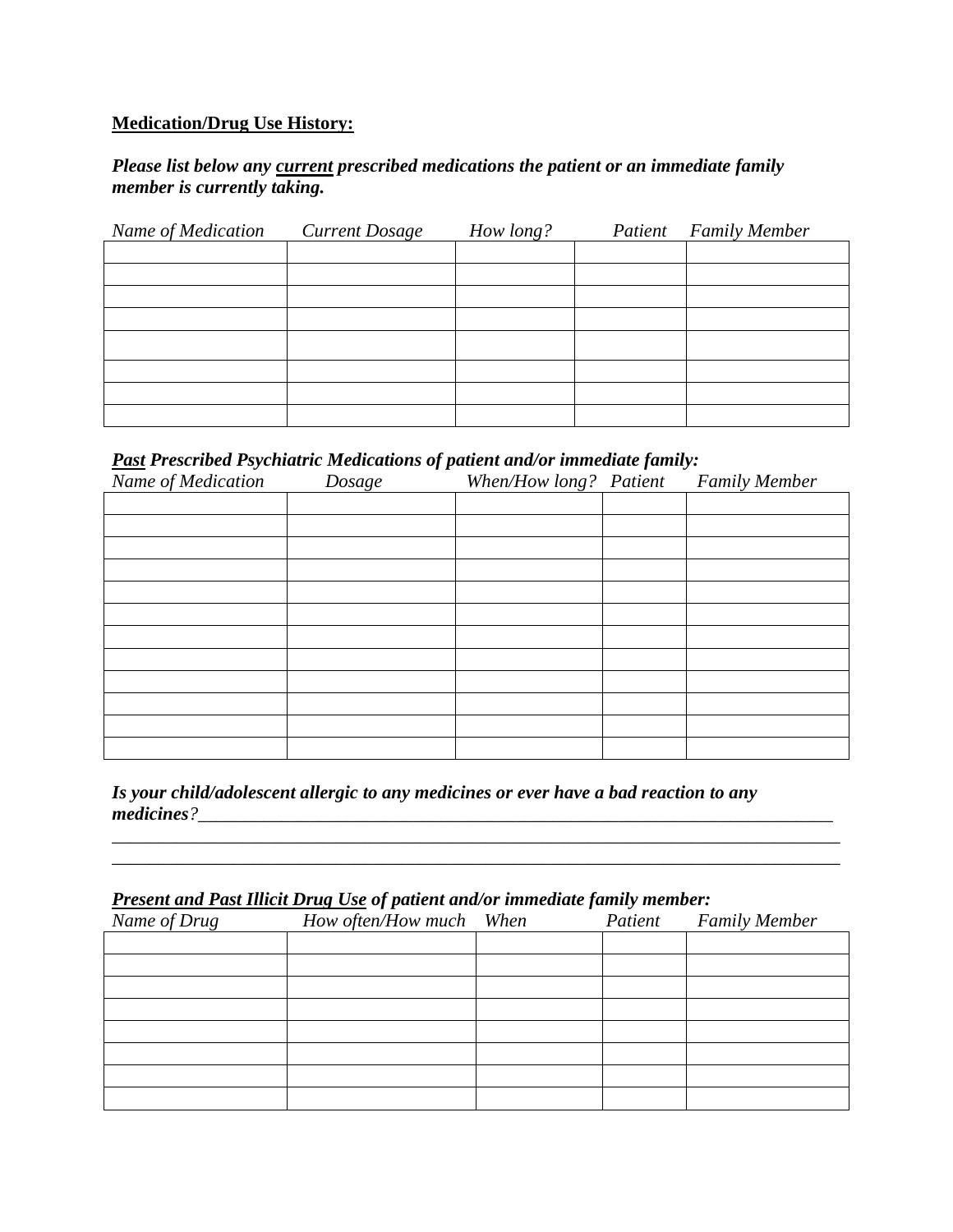*To the best of your knowledge, please describe any past or current problems your child/adolescent has had with alcohol and/or drugs or other substances?\_\_\_\_\_\_\_\_\_\_\_\_\_\_\_\_\_ \_\_\_\_\_\_\_\_\_\_\_\_\_\_\_\_\_\_\_\_\_\_\_\_\_\_\_\_\_\_\_\_\_\_\_\_\_\_\_\_\_\_\_\_\_\_\_\_\_\_\_\_\_\_\_\_\_\_\_\_\_\_\_\_\_\_\_\_\_\_\_\_\_\_\_\_\_* 

| Please describe any past or current problems the parents or other relatives have had with |  |
|-------------------------------------------------------------------------------------------|--|
|                                                                                           |  |
| On average how many cups of caffinated drinks does your child/adolescent drink per day?   |  |
| To your knowledge, does your child/adolescent smoke cigarettes? ______How much? ________  |  |

#### **Education (History and Current):**

| Names of schools attended | What years did they attend? |
|---------------------------|-----------------------------|
|                           |                             |
|                           |                             |
|                           |                             |
|                           |                             |
|                           |                             |
|                           |                             |
|                           |                             |
|                           |                             |
|                           |                             |
|                           |                             |

| <b>Type of Education attending:</b> ___Regular ____Special Education ____Vocational |  |  |
|-------------------------------------------------------------------------------------|--|--|
| Home schooled ___Gifted/AP ___Unknown ___Other.                                     |  |  |
| <b>Current Grades:</b> __Average ___Above Average ___Below Average ___Failing __N/A |  |  |
| <b>Past Grades:</b> ___Average ____Above Average ____Below Average ____Failing.     |  |  |
| Highest Grade Completed:                                                            |  |  |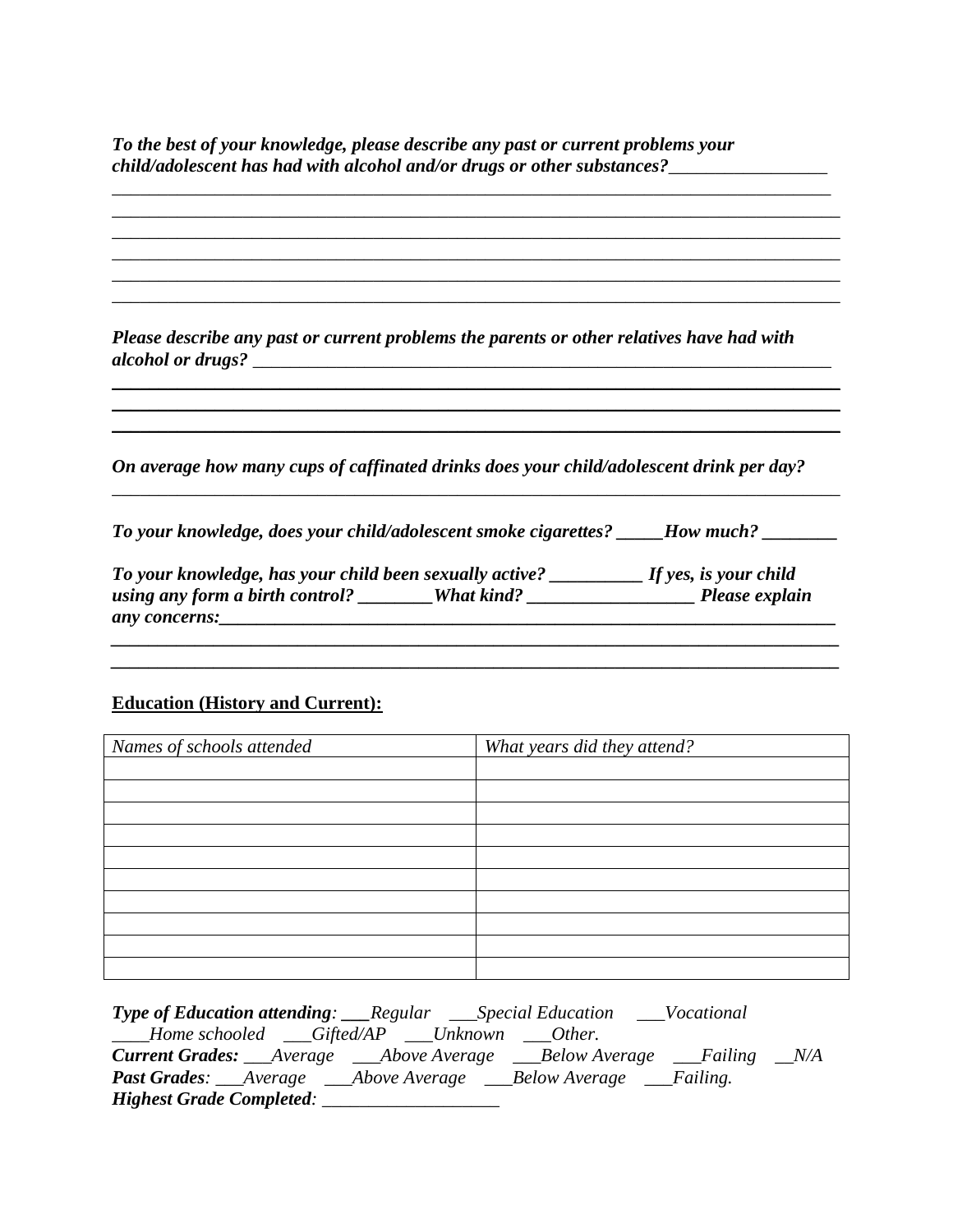| Legal History (Please describe any current or history of arrests, stays in detention, DUI,                                                                                                                                             |
|----------------------------------------------------------------------------------------------------------------------------------------------------------------------------------------------------------------------------------------|
| probation, Custody issues): (If patient is a child, please include this information about parents<br>and siblings)                                                                                                                     |
|                                                                                                                                                                                                                                        |
|                                                                                                                                                                                                                                        |
|                                                                                                                                                                                                                                        |
|                                                                                                                                                                                                                                        |
| <b>Current Functioning:</b> (Please put a check next to the items that apply to your child)                                                                                                                                            |
| <b>Sleep:</b> ___Trouble falling asleep ___Trouble staying asleep ___Trouble waking up<br>Insomnia ___Excessive Sleep ___Nightmares ___Night terrors ___Sleep Walking<br>__Irregular sleeping pattern ___ Scared to sleep alone __None |
|                                                                                                                                                                                                                                        |
| <b>Appetite</b> (In past 3 months): ___Increase ___Decrease ___ No Change                                                                                                                                                              |
|                                                                                                                                                                                                                                        |
|                                                                                                                                                                                                                                        |
| <b>Relationships:</b><br>Describe relationships with friends:                                                                                                                                                                          |
|                                                                                                                                                                                                                                        |
| Describe relationship with Siblings:                                                                                                                                                                                                   |
|                                                                                                                                                                                                                                        |
| Describe relationships with Parents:                                                                                                                                                                                                   |
|                                                                                                                                                                                                                                        |
| Describe relationships with teachers/authority                                                                                                                                                                                         |
|                                                                                                                                                                                                                                        |
| Please describe current involvement in sports, hobbies, clubs, community activities:                                                                                                                                                   |
|                                                                                                                                                                                                                                        |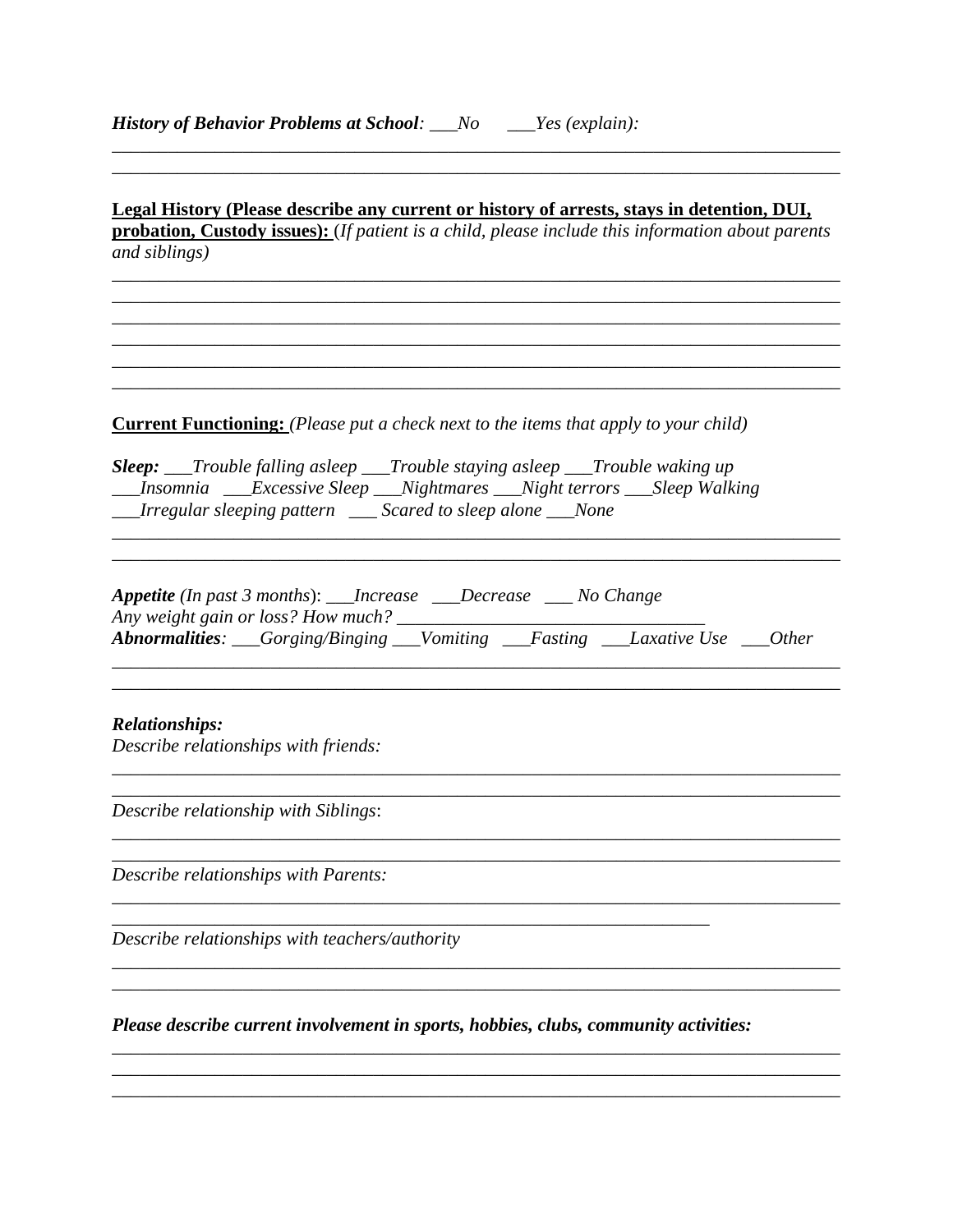*Has your child/adolescent ever made a threat, gesture, attempt, or even joked about harming him or herself? (If yes, please give more detail below) \_\_\_\_\_\_\_\_\_\_\_\_\_\_\_\_\_\_\_\_\_\_\_\_\_\_\_\_\_\_\_\_\_*

*\_\_\_\_\_\_\_\_\_\_\_\_\_\_\_\_\_\_\_\_\_\_\_\_\_\_\_\_\_\_\_\_\_\_\_\_\_\_\_\_\_\_\_\_\_\_\_\_\_\_\_\_\_\_\_\_\_\_\_\_\_\_\_\_\_\_\_\_\_\_\_\_\_\_\_\_\_\_ \_\_\_\_\_\_\_\_\_\_\_\_\_\_\_\_\_\_\_\_\_\_\_\_\_\_\_\_\_\_\_\_\_\_\_\_\_\_\_\_\_\_\_\_\_\_\_\_\_\_\_\_\_\_\_\_\_\_\_\_\_\_\_\_\_\_\_\_\_\_\_\_\_\_\_\_\_\_*

*\_\_\_\_\_\_\_\_\_\_\_\_\_\_\_\_\_\_\_\_\_\_\_\_\_\_\_\_\_\_\_\_\_\_\_\_\_\_\_\_\_\_\_\_\_\_\_\_\_\_\_\_\_\_\_\_\_\_\_\_\_\_\_\_\_\_\_\_\_\_\_\_\_\_\_\_\_\_ \_\_\_\_\_\_\_\_\_\_\_\_\_\_\_\_\_\_\_\_\_\_\_\_\_\_\_\_\_\_\_\_\_\_\_\_\_\_\_\_\_\_\_\_\_\_\_\_\_\_\_\_\_\_\_\_\_\_\_\_\_\_\_\_\_\_\_\_\_\_\_\_\_\_\_\_\_\_ \_\_\_\_\_\_\_\_\_\_\_\_\_\_\_\_\_\_\_\_\_\_\_\_\_\_\_\_\_\_\_\_\_\_\_\_\_\_\_\_\_\_\_\_\_\_\_\_\_\_\_\_\_\_\_\_\_\_\_\_\_\_\_\_\_\_\_\_\_\_\_\_\_\_\_\_\_\_*

*\_\_\_\_\_\_\_\_\_\_\_\_\_\_\_\_\_\_\_\_\_\_\_\_\_\_\_\_\_\_\_\_\_\_\_\_\_\_\_\_\_\_\_\_\_\_\_\_\_\_\_\_\_\_\_\_\_\_\_\_\_\_\_\_\_\_\_\_\_\_\_\_\_\_\_\_\_\_ \_\_\_\_\_\_\_\_\_\_\_\_\_\_\_\_\_\_\_\_\_\_\_\_\_\_\_\_\_\_\_\_\_\_\_\_\_\_\_\_\_\_\_\_\_\_\_\_\_\_\_\_\_\_\_\_\_\_\_\_\_\_\_\_\_\_\_\_\_\_\_\_\_\_\_\_\_\_ \_\_\_\_\_\_\_\_\_\_\_\_\_\_\_\_\_\_\_\_\_\_\_\_\_\_\_\_\_\_\_\_\_\_\_\_\_\_\_\_\_\_\_\_\_\_\_\_\_\_\_\_\_\_\_\_\_\_\_\_\_\_\_\_\_\_\_\_\_\_\_\_\_\_\_\_\_\_*

*\_\_\_\_\_\_\_\_\_\_\_\_\_\_\_\_\_\_\_\_\_\_\_\_\_\_\_\_\_\_\_\_\_\_\_\_\_\_\_\_\_\_\_\_\_\_\_\_\_\_\_\_\_\_\_\_\_\_\_\_\_\_\_\_\_\_\_\_\_\_\_\_\_\_\_\_\_\_ \_\_\_\_\_\_\_\_\_\_\_\_\_\_\_\_\_\_\_\_\_\_\_\_\_\_\_\_\_\_\_\_\_\_\_\_\_\_\_\_\_\_\_\_\_\_\_\_\_\_\_\_\_\_\_\_\_\_\_\_\_\_\_\_\_\_\_\_\_\_\_\_\_\_\_\_\_\_*

*\_\_\_\_\_\_\_\_\_\_\_\_\_\_\_\_\_\_\_\_\_\_\_\_\_\_\_\_\_\_\_\_\_\_\_\_\_\_\_\_\_\_\_\_\_\_\_\_\_\_\_\_\_\_\_\_\_\_\_\_\_\_\_\_\_\_\_\_\_\_\_\_\_\_\_\_\_\_*

*\_\_\_\_\_\_\_\_\_\_\_\_\_\_\_\_\_\_\_\_\_\_\_\_\_\_\_\_\_\_\_\_\_\_\_\_\_\_\_\_\_\_\_\_\_\_\_\_\_\_\_\_\_\_\_\_\_\_\_\_\_\_\_\_\_\_\_\_\_\_\_\_\_\_\_\_\_\_*

*Has your child/adolescent ever threatened or followed through on physically assaulting or hurting another person? (Please explain in more detail below): \_\_\_\_\_\_\_\_\_\_\_\_\_\_\_\_\_\_\_\_\_\_\_\_\_\_*

*Do you have any current concerns that your child/adolescent may be at risk for hurting themselves or others? \_\_\_\_\_\_\_\_\_\_\_\_\_\_\_\_\_\_\_\_\_\_\_\_\_\_\_\_\_\_\_\_\_\_\_\_\_\_\_\_\_\_\_\_\_\_\_\_\_\_\_\_\_\_\_\_\_\_\_*

*Please describe if there are any religious, cultural, or ethnic influences in the Family that would be beneficial for therapist to be aware of:* 

*Describe at least three strengths or positive qualities about your child/adolescent: \_\_\_\_\_\_\_\_\_\_*

*Please list at least three improvements you would like to see in your child/adolescent and/or family after coming to therapy:*

| . .      | _______________ |
|----------|-----------------|
| ╭<br>، ت |                 |
| ≺<br>◡   |                 |
| 4.       |                 |

*How long do you estimate it may take to reach the above goals in therapy? (Please circle)*

|             | $1-3$ sessions $4-10$ sessions | 3-6 months 6 months-1 year | Longer than 1 year |
|-------------|--------------------------------|----------------------------|--------------------|
| Do not know | Other:                         |                            |                    |